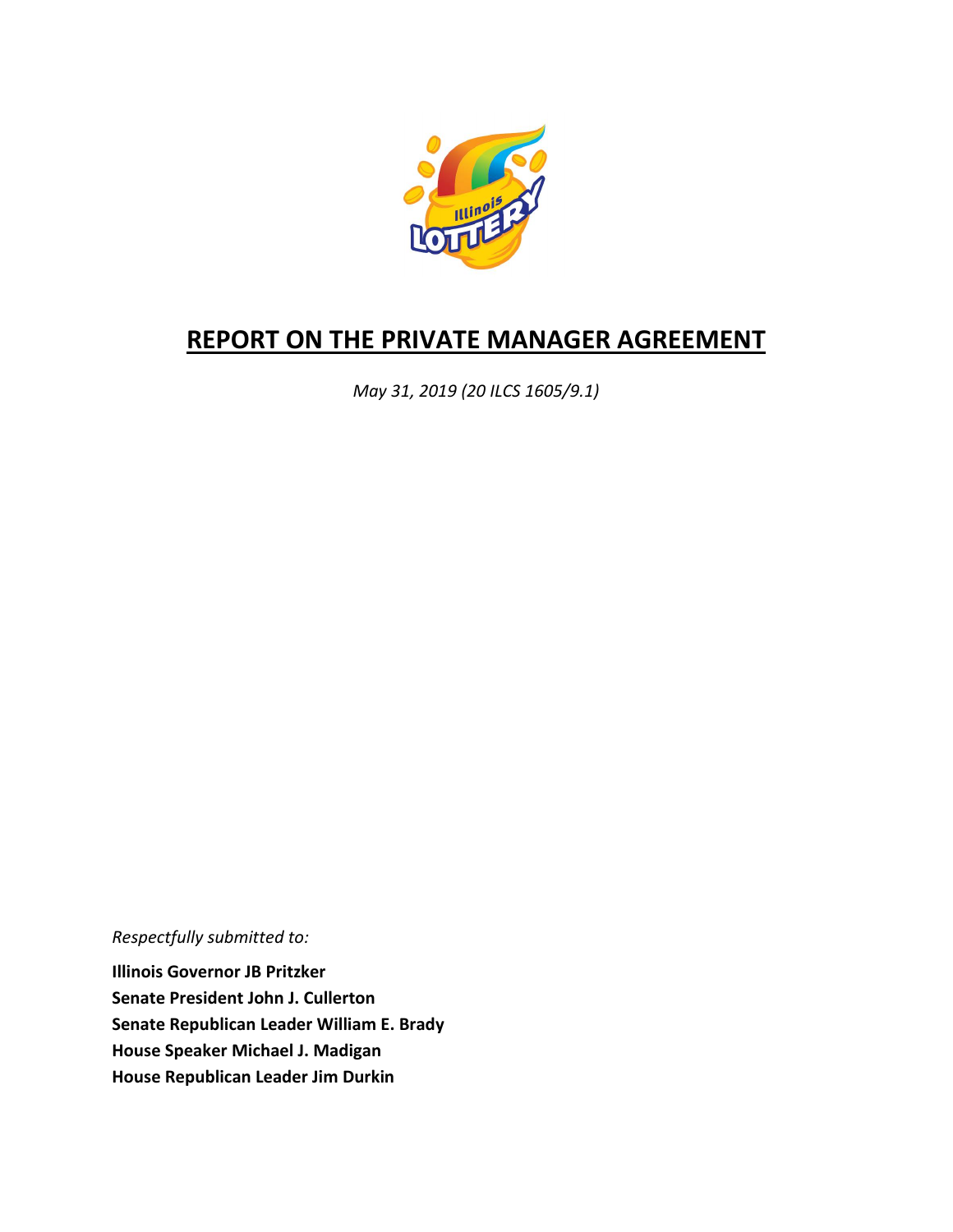### **The Illinois Lottery -- Private Management Background and Current Status**

In 2009, the Illinois Legislature passed legislation requiring the State to seek a private manager for the Lottery. Consequently, the Lottery engaged its first private manager pursuant to the process outlined in Section 9.1 of the Illinois Lottery Law. The winning bidder was Northstar Lottery Group, LLC ("Northstar"), a consortium comprising the Lottery's then-current supply vendors, GTECH Corporation and Scientific Games International, Inc. The Lottery entered into a private management agreement with Northstar on January 18, 2011, and Northstar entered into supply agreements with GTECH and Scientific Games.

On September 18, 2015, the Lottery, Northstar, IGT, and Scientific Games mutually agreed to enter into a Letter Agreement of Termination and settled all open disputes regarding performance. This action initiated the process to seek a replacement private manager.

In compliance with the Illinois Lottery Law, Governor Bruce Rauner and the Illinois Lottery on July 28, 2016, announced the release of a Request for Proposal ("RFP") for a new private management partner. The Lottery received one RFP bid response from Camelot Illinois.

After lengthy contract negotiations, the Illinois Lottery and Camelot Illinois entered into a new 10-year private management agreement on Oct. 13, 2017. The new private management agreement with Camelot is structured to accomplish the Lottery's five key goals, which included responsible growth of the Lottery's player base, aligned financial incentives, elimination of conflicts of interest, the introduction of new technology and innovation, and greater responsiveness to public needs and concerns.

In January 2018, Camelot replaced Northstar as private manager and began an extensive business and technology transition with the Lottery.

As we end FY19, the Lottery and Camelot has completed a total technology transition that represents one of the largest and most complex lottery transitions ever undertaken by a U.S. lottery. The transition included a new central gaming system, a new instant ticket management system, a new internal control system, all new retail terminals and equipment and a new website and mobile app that allow players to buy tickets for our draw-based games. A project to modernize the look of the Illinois Lottery in retail across the state with new permanent point of sale equipment was started in April and will be completed in the next few months.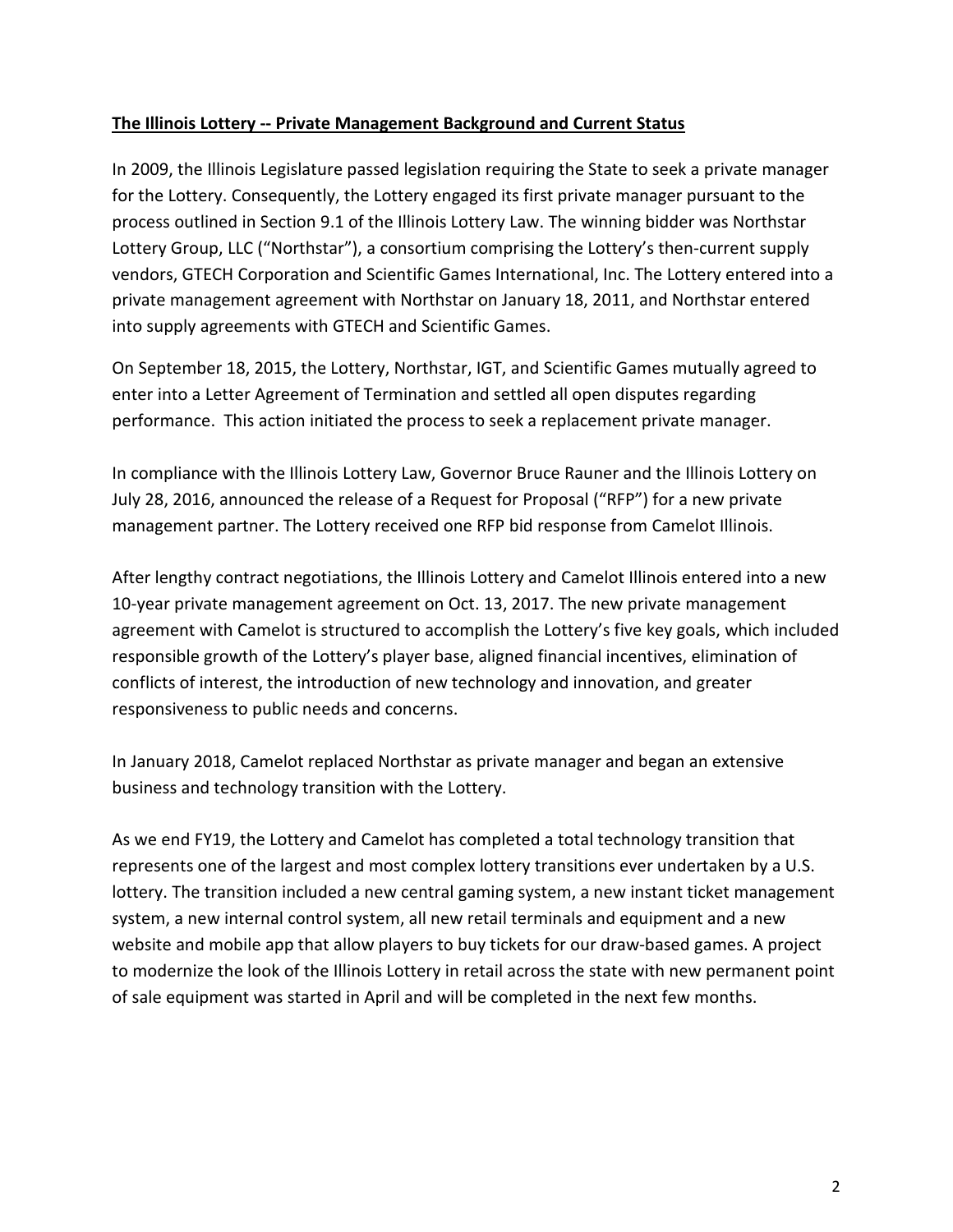Camelot is on pace to meet or exceed its FY19 business plan financial targets. This is due primarily to the record \$1.5 billion Mega Millions jackpot run in October 2018 that yield record sales.

#### **Overall Sales and Transfers to Good Causes**

| <b>Fiscal Year</b> | <b>Private Mgr. Lottery Year</b> | <b>Sales</b>      | <b>Transfers to the State</b> |
|--------------------|----------------------------------|-------------------|-------------------------------|
| 2011               | <b>Prior to Northstar</b>        | \$2.264 billion   | \$689.967 million             |
| 2012               | Northstar Year 1                 | \$2.677 billion   | \$708.427 million             |
| 2013               | Northstar Year 2                 | \$2.832 billion   | \$793.206 million             |
| 2014               | Northstar Year 3                 | \$2.802 billion   | \$815.408 million             |
| 2015               | Northstar Year 4                 | \$2.837 billion   | \$690.342 million             |
| 2016               | Northstar Year 5                 | \$2.856 billion   | \$694.948 million             |
| 2017               | Northstar Year 6                 | \$2.844 billion   | \$723.241 million             |
| 2018               | Split year*                      | \$2.926 billion   | \$722.383 million             |
| 2019               | Camelot Year 1                   | \$2.267 billion** | \$517.852 million**           |

Below are the FY11 – FY19 sales and transfers to good causes:

\*-Northstar was the Lottery's private manager through Jan. 1, 2018; Camelot took over on Jan. 2, 2018 \*\*-Through March 31, 2019

| <b>Fiscal Year</b> | <b>Common School Fund</b> | <b>Capital Projects</b> | <b>Special Causes</b> |
|--------------------|---------------------------|-------------------------|-----------------------|
| 2011               | \$631.875 million         | \$54.125 million        | \$3.967 million       |
| 2012               | \$639.875 million         | \$65.2 million          | \$3.352 million       |
| 2013               | \$655.624 million         | \$135.0 million*        | \$2.582 million       |
| 2014               | \$668.100 million         | $$145.0$ million*       | \$2.308 million       |
| 2015               | \$678.550 million         | \$8.0 million           | \$3.792 million       |
| 2016               | \$691.550 million         | \$0                     | \$3.398 million       |
| 2017               | \$705.625 million         | \$15 million            | \$2.616 million       |
| 2018               | \$718.750 million         | \$0                     | \$3.633 million       |
| 2019               | \$514.917 million**       | $50**$                  | \$2.935 million**     |

\*-Includes Net Income shortfall compensation received from Northstar

\*\*-Through March 31, 2019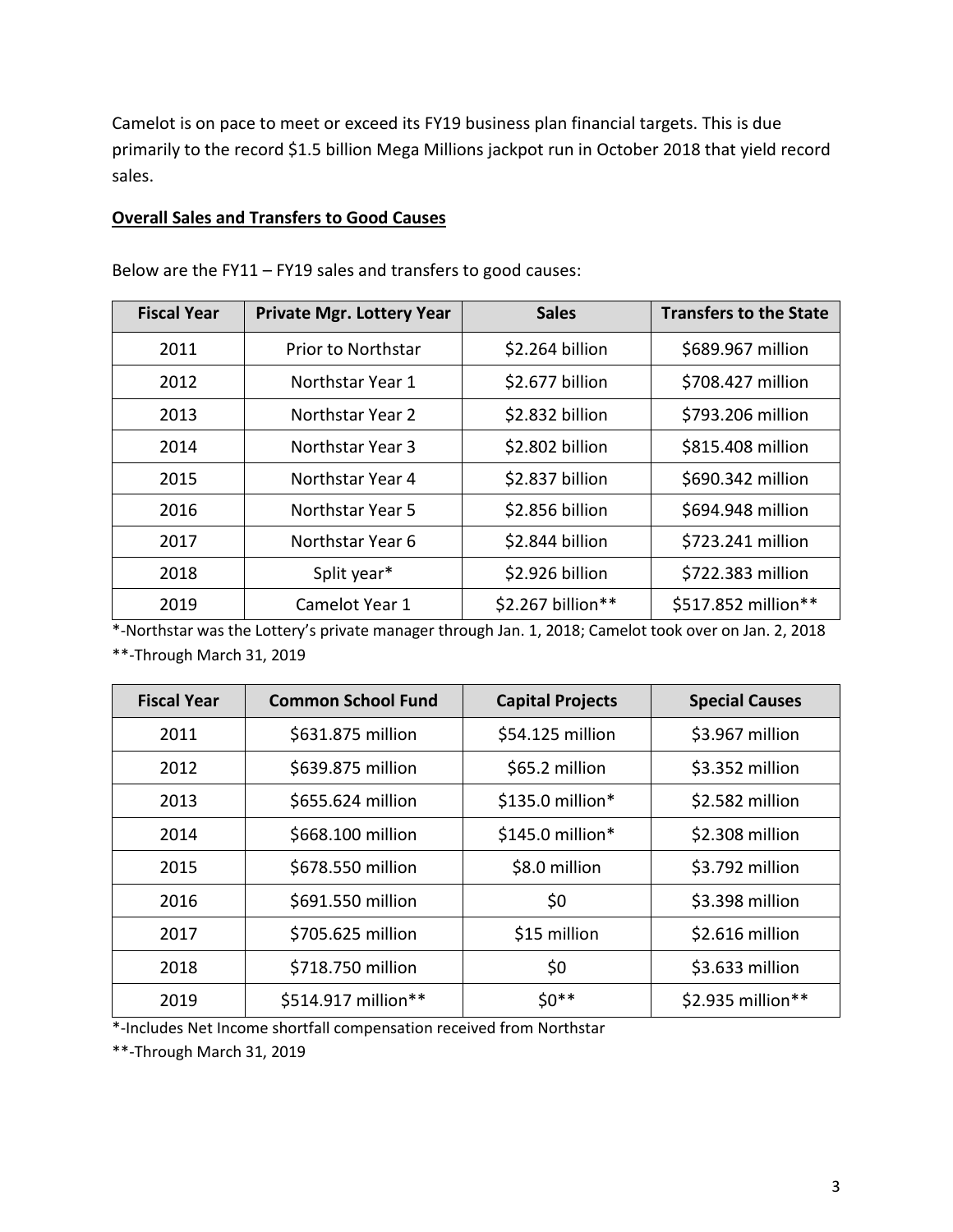| <b>Specialty Ticket Name</b> | <b>FY19 Transfers to Date*</b> |  |
|------------------------------|--------------------------------|--|
| Veterans Cash                | \$1,234,076                    |  |
| Ticket for the Cure          | \$588,738                      |  |
| The MS Project               | \$160,138                      |  |
| Red Ribbon Cash              | \$456,878                      |  |
| <b>Special Olympics</b>      | \$494,899                      |  |

\*-Through March 31, 2019

#### **iLottery and Subscriptions**

PA 98-499 authorized the Lottery to sell Lotto, Mega Millions, and Powerball tickets on the internet, through a 48-month pilot program that began in January 2012. In June 2016, the Illinois Legislature removed the "pilot" designation from the iLottery program and has extended the program in one-year increments through July 1, 2019. HB 3661 extends the program by three years - through 2022 - and allows the Lottery to offer Lotto, Lucky Day Lotto, Mega Millions, Powerball, Pick 3, and Pick 4 through the internet program. HB 3661 passed the House on April 11, 2019, and the Senate on May 29, 2019. As of this report date, HB3661 is awaiting a signature by the Governor.

The Lottery has maintained the authority to sell subscriptions to its draw game portfolio via the internet and mobile app in compliance with the Lottery Law.

| <b>Fiscal Year</b> | <b>Internet Sales</b> | <b>Subscription Sales</b> | <b>Retailer Sales</b> | <b>Totals</b>   |
|--------------------|-----------------------|---------------------------|-----------------------|-----------------|
| 2012               | \$2,234,602           | \$4,474,717               | \$2,670,287,160       | \$2,676,996,479 |
| 2013               | \$6,542,673           | \$7,129,064               | \$2,818,903,809       | \$2,832,575,546 |
| 2014               | \$15,854,585          | \$9,098,240               | \$2,777,356,848       | \$2,802,309,673 |
| 2015               | \$17,337,748          | \$12,754,294              | \$2,807,713,123       | \$2,837,805,165 |
| 2016               | \$12,301,887          | \$13,525,173              | \$2,829,707,812       | \$2,855,534,872 |
| 2017               | \$19,740,489          | \$14,311,561              | \$2,809,904,362       | \$2,843,956,412 |
| 2018               | \$27,611,697          | \$15,296,818              | \$2,883,466,146       | \$2,926,374,661 |
| 2019               | \$31,764,711*         | \$12,596,111*             | \$2,222,178,019*      | 2,266,538,841*  |

\*-Through March 31, 2019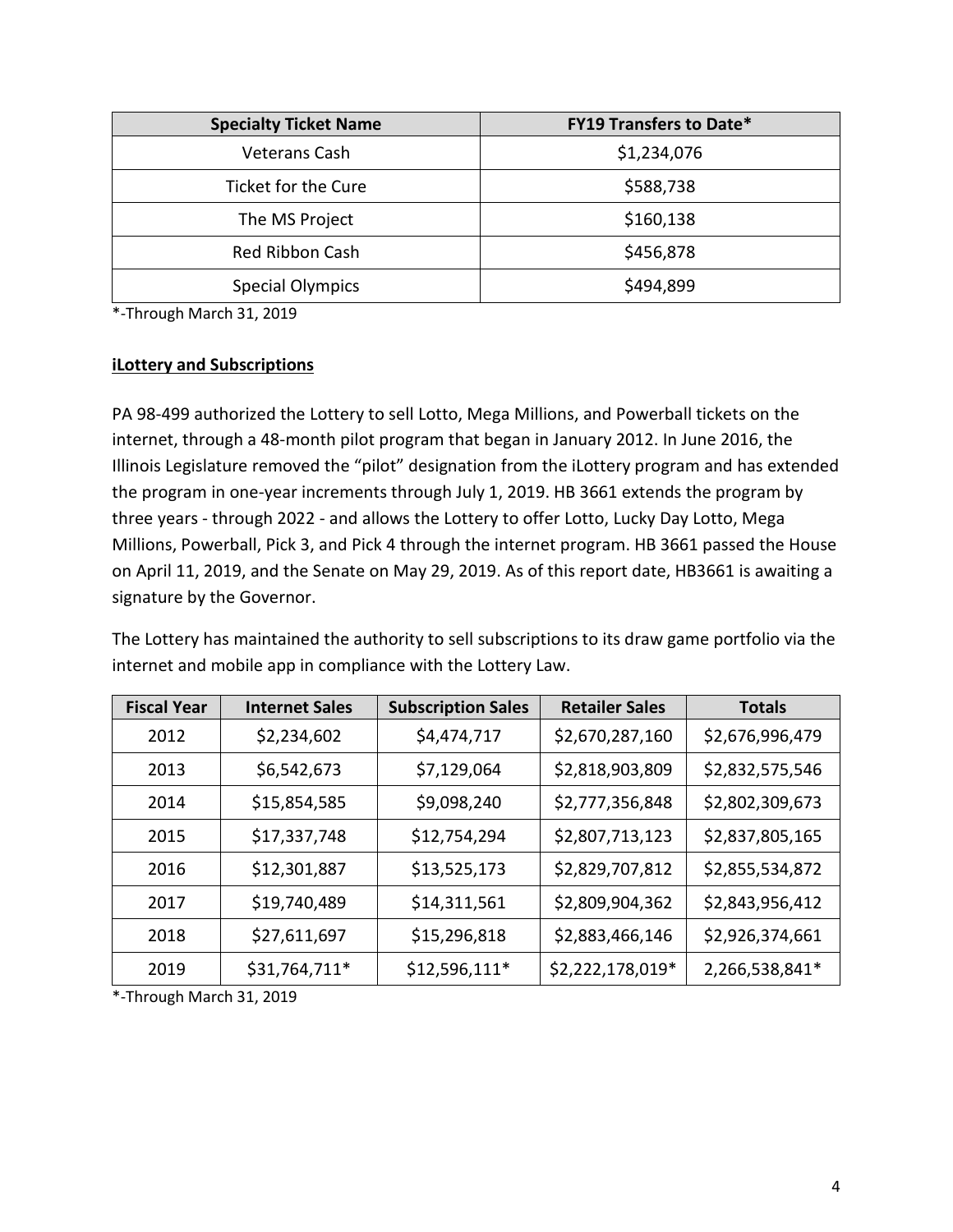## **Marketing and Advertising**

The marketing and advertising activities of the Lottery, which is the responsibility of the private manager, are designed to develop and support both the specific campaigns built around games throughout the year, as well as to build and grow the brand. In FY19, the Lottery used television, radio, print, digital, and out-of-home advertising to ensure maximum reach among potential new players. Dedicated Lottery sales staff collaborated with retail partners to arrange best placement and effective display of promotional materials.

In FY19, the centerpiece of the Lottery's advertising was a campaign designed around constant promotion of Mega Millions and Powerball jackpots. The campaign was called "How Would You Spend All That Time?" One of its goals was to combat "jackpot fatigue" and provide the message to consumers that no matter the amount of a jackpot, it was worthwhile to play.

In addition to the "Time" campaign, advertising efforts included a "Get Scratchin'" campaign to promote the instant tickets portfolio, a "Multiple Wishes" campaign to promote the Multiplier Family of instant tickets, and a "Give the Gift of Possibilities" holiday tickets campaign.

Consumer engaging experiential event marketing events in FY19 included the Taste of Chicago, the Illinois State Fair (as a sponsor of the Grandstand Stage), and various concerts and outdoor festivals throughout the year.

## **Responsible Gaming**

The Illinois Lottery engages in a responsible gaming program to ensure revenues are raised in a socially responsible manner.

In March 2019, the Lottery launched a new responsible gaming campaign called "Be Smart, Play Smart". This replaced the "Play Responsibly" campaign we've used for years. The new campaign hopes to improve gaming literacy in Illinois. Brochures promoting responsible play have been distributed to all Lottery retailers. Retailers who have concerns about an individual's lottery game play can use the brochure to discreetly provide the individual with resources on problem gambling. The brochure is part of the Lottery's long-term commitment to promote responsible play and provide convenient access to treatment and support options across the state of Illinois.

The Lottery promoted responsible play during the holidays with a "Gift Responsibly" public campaign to raise awareness about the risks of underage lottery play. The campaign included a